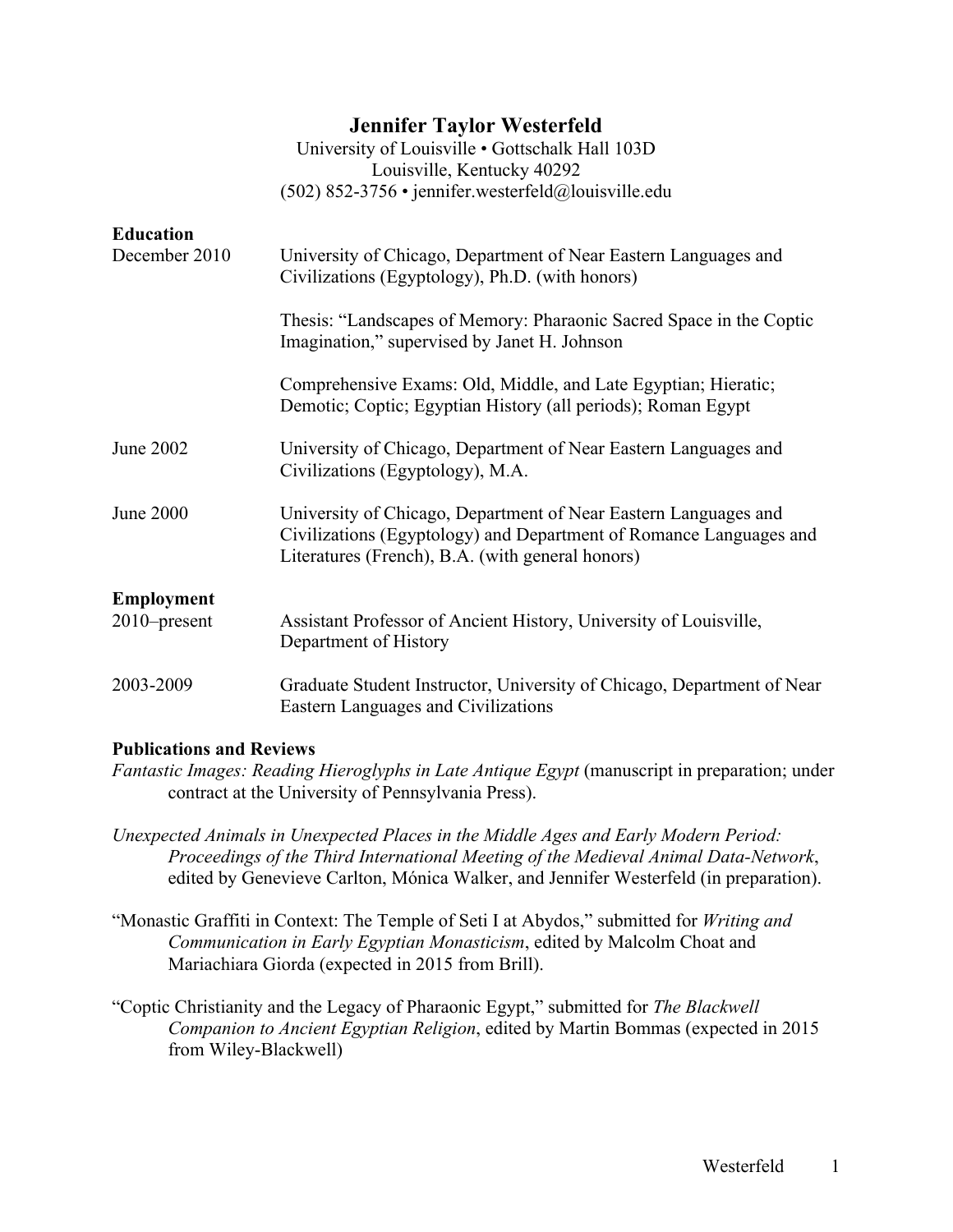- "Revisiting the Egyptian Memnon: Landscape and Memory in Western Thebes," accepted for inclusion in the *Festschrift for Janet H. Johnson*, edited by Robert Ritner (expected in 2014 from the Oriental Institute).
- "A Coptic Letter Concerning a Waterwheel," accepted for inclusion in *Coptica Lipsiensia. Koptische Texte, bearbeitet auf der 2. Internationalen Sommerschule für Koptische Papyrologie. Archiv für Papyrusforschung, Beihefte*, edited by Anne Boud'hors, Jennifer Cromwell, Sebastian Richter & Reinhold Scholl (Berlin & New York: De Gruyter; volume in preparation)
- "A Coptic Letter Referring to the Bishop of Babylon," *Bulletin of the American Society of Papyrologists* 50 (2013): 171-181.
- "Saints in the Caesareum: Remembering Temple-Conversion in Late Antique Hermopolis." In *Memory and Urban Religion in the Ancient World*. Cultural Memory and History in Antiquity 2. Edited by Martin Bommas, Juliette Harrison, and Phoebe Roy, 59-85. London: Bloomsbury, 2012.
- Review of *Mysterious Lands*, edited by David O'Connor and Stephen Quirke. *Journal of Near Eastern Studies* 66:4 (October 2007): 295-96.
- "Christian Perspectives on Pharaonic Religion: The Representation of Paganism in Coptic Literature." *Journal of the American Research Center in Egypt* 39 (2003): 5-12.

#### **Grants, Fellowships, and Awards**

| 2012    | Research Initiation Grant (\$5000), University of Louisville Office of the<br>Executive Vice-President for Research and Innovation, Louisville, KY |
|---------|----------------------------------------------------------------------------------------------------------------------------------------------------|
| 2009-10 | Junior Fellowship in Byzantine Studies, Dumbarton Oaks Research Library and<br>Collection, Washington, DC                                          |
| 2008-09 | Martin Marty Center Dissertation Fellowship, University of Chicago Divinity<br>School, Chicago, IL                                                 |
| 2008    | Research Grant, Institut Français d'Archéologie Orientale, Cairo                                                                                   |
| 2004-09 | Rantz & Cross Scholarships, University of Chicago Department of Near Eastern<br>Languages and Civilizations, Chicago, IL                           |
| 2003-04 | Mellon Graduate Achievement Fellowship, University of Chicago Division of the<br>Humanities, Chicago, IL                                           |
| 2000-04 | Century Scholarship, University of Chicago Division of the Humanities                                                                              |
| 2000    | Phi Beta Kappa, Beta of Illinois Chapter                                                                                                           |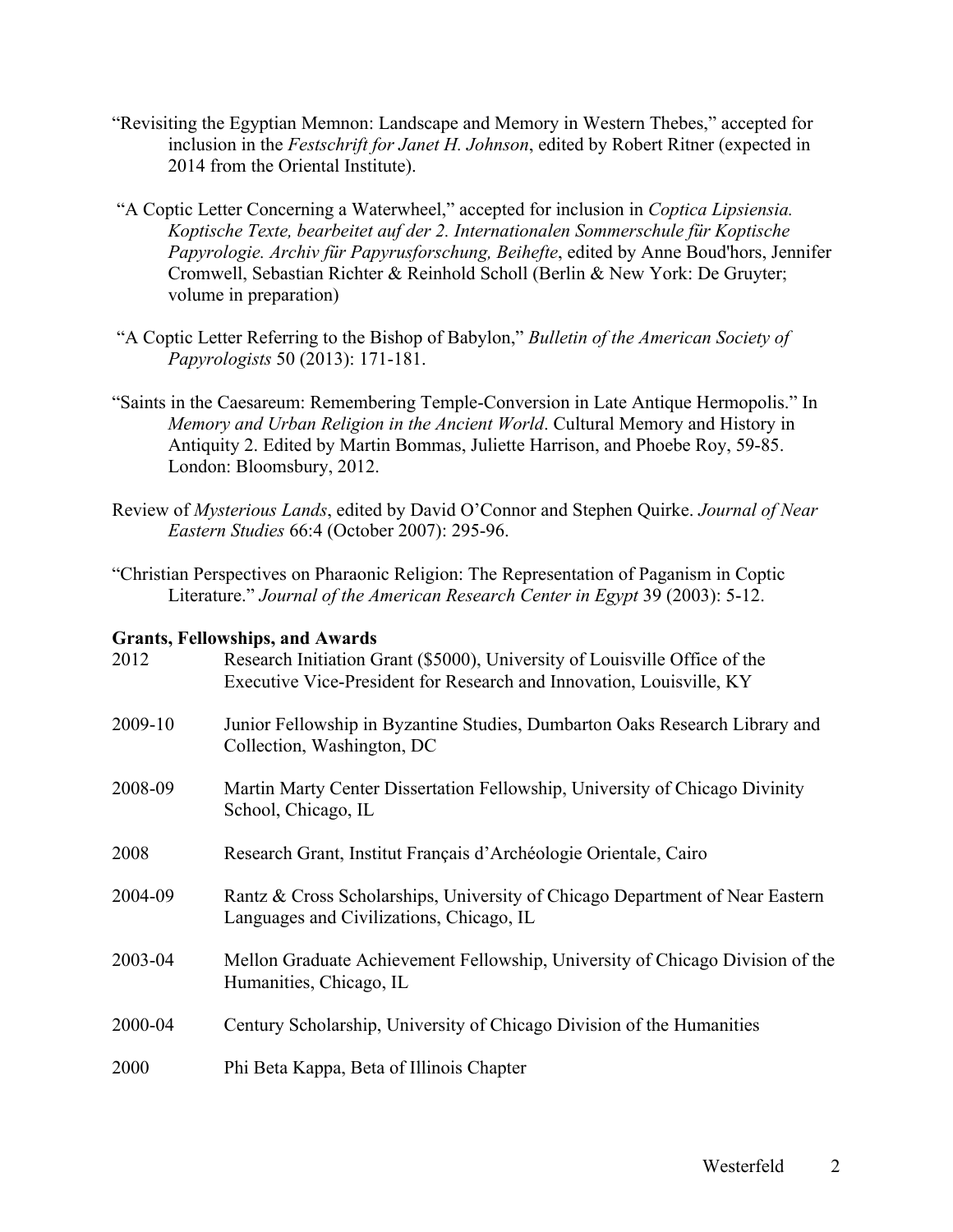# **Conference Papers**

2014 "Misreading the Past: Christian 'Translation' of Hieroglyphs in Late Antique Egypt," University of Louisville symposium on Translation and the Global Humanities, Louisville, KY (October)

"Golden Calves and Sacred Snakes: Signs of Idolatry in Late Antique Egypt," Annual Meeting of the American Research Center in Egypt, Portland, OR (April) and Third International Meeting of the Medieval Animal Data-Network, Louisville, KY (May)

- 2013 "Hieroglyphs, Antiquity, and Christian Authority in Byzantine Egypt," 2<sup>nd</sup> International Symposium on Coptic Culture, Stevenage, UK (July)
- 2012 "Monastic Graffiti in Context: The Temple of Seti I at Abydos,"  $9<sup>th</sup>$  International Congress of Coptic Studies, Rome (September)

"Inscribed Memories: Writing and Landscape in Late Antique Abydos," Yale University conference *Double Stories - Double Lives: Reflecting on Textual Objects in the Pre-Print World*, New Haven, CT (April)

2011 ""Fantastic Images": Reading Hieroglyphs in Byzantine Egypt,"  $37<sup>th</sup>$  Annual Byzantine Studies Conference, Chicago, IL (October)

"Landscapes of Memory in Late Antique Egypt: The Temple of Seti I at Abydos," University of Oxford conference *Continuity and Destruction in Alexander's East: The Transformation of Monumental Space from the Hellenistic Period to Late Antiquity*, Oxford (May)

"Recovering Christian Abydos: Coptic Graffiti from the Temple of Seti I," Annual Meeting of the American Research Center in Egypt, Chicago, IL (April)

- 2010 "Saints in the Caesareum: Remembering Temple-Conversion in Late Antique Egypt," University of Birmingham colloquium *Cultural Memory and Religion in the Ancient City*, Birmingham, UK (June)
- 2009 "What's in a (Place-)Name? Toponymy and Memory in Late Antique Egypt," International Meeting of the Society of Biblical Literature, Rome (July)

"Laws for Murdering Men's Souls: 'Reading' Hieroglyphs in Coptic Egypt," Annual Meeting of the American Research Center in Egypt, Dallas, TX (April)

"Hermitage HF3 and Anchoritic Settlement West of Abydos," Institut Français d'Archéologie Orientale, colloquium *Ermitages d'Égypte du premier millénaire*, Cairo (January)

2008 "(Re-)Visiting the Egyptian Memnon: Landscape and Memory in Western Thebes," Annual Meeting of the American Research Center in Egypt, Seattle, WA (April)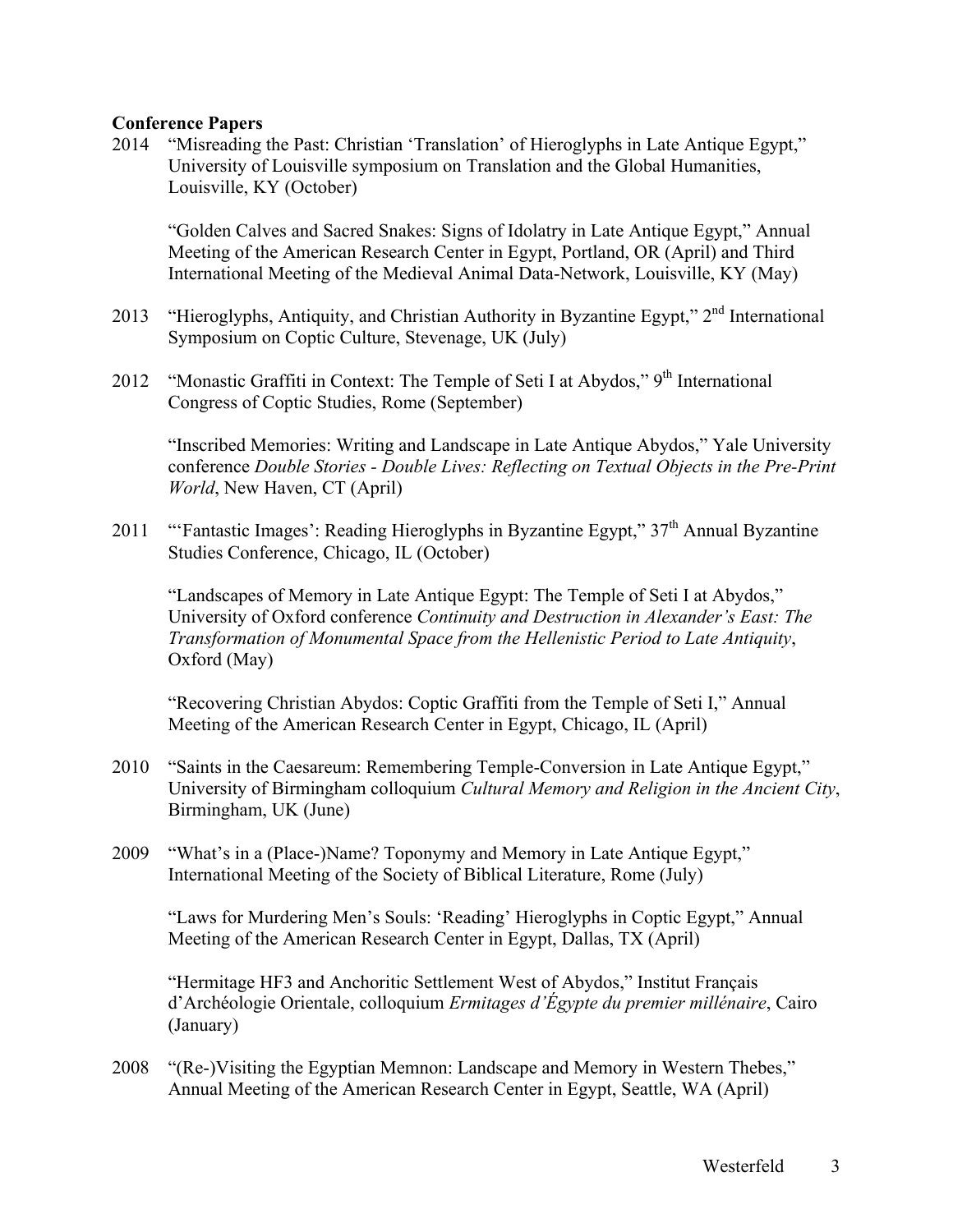2007 "The Vocabulary of Sacred Space in Documentary Papyri from Late Antique Egypt," 25<sup>th</sup> International Congress of Papyrology, Ann Arbor, MI (July); Annual Meeting of the American Research Center in Egypt, Toledo, OH (April)

"The Writing on the Wall: Coptic Graffiti at the Intersection of Text and Artifact," University of Chicago colloquium *Text Envy and Artifact Allure: Evidence, Methods, and Epistemologies across the History/Prehistory Divide*, Chicago, IL (May)

"Kharga Oasis Coptic Graffiti Project 2006 Field Season," with E. Cruz-Uribe, Annual Meeting of the American Research Center in Egypt, Jersey City, NJ (April)

- 2005 "Coptic Graffiti from Kharga Oasis," Annual Meeting of the American Research Center in Egypt, Boston, MA (April)
- 2004 "Child Donation in Late Antique Egypt," Annual Meeting of the American Research Center in Egypt, Tucson, AZ (April)
- 2003 "Christian Self-Definition and the Depiction of Paganism in Early Coptic Literature," Annual Meeting of the American Research Center in Egypt, Atlanta, GA (April)

# **Invited Lectures**

2012 "Fantastic Images: Reading Hieroglyphs in Byzantine Egypt," American Research Center in Egypt, Washington, DC Chapter (December)

"Coptic Egypt," University of Chicago Summer School Program, Chicago, IL (July)

"Pagan Places, Christian Traces: Visiting a Pharaonic Temple in Christian Late Antiquity," The Kentucky Society of the Archaeological Institute of America, Louisville, KY (March)

2011 "Banksy at the Pyramids: Graffiti from Roman and Christian Egypt," University of Louisville Medieval and Renaissance Studies Workshop, Louisville, KY (March)

"Christian Graffiti from Late Antique Egypt: Sources and Methods," University of Kentucky Department of History, Graduate Methods Seminar, Lexington, KY (February)

2010 "Pharaonic Egypt in the Coptic Imagination," Catholic University of America, seminar *Inhabiting Late Antique Landscapes*, Washington, DC (February)

"Landscapes of Memory: Pharaonic Egypt in the Coptic Imagination," Dumbarton Oaks Research Library and Collection, Washington, DC (February)

2009 "Landscapes of Memory: Pharaonic Egypt in the Coptic Imagination," American Research Center in Egypt, Washington, DC Chapter (December)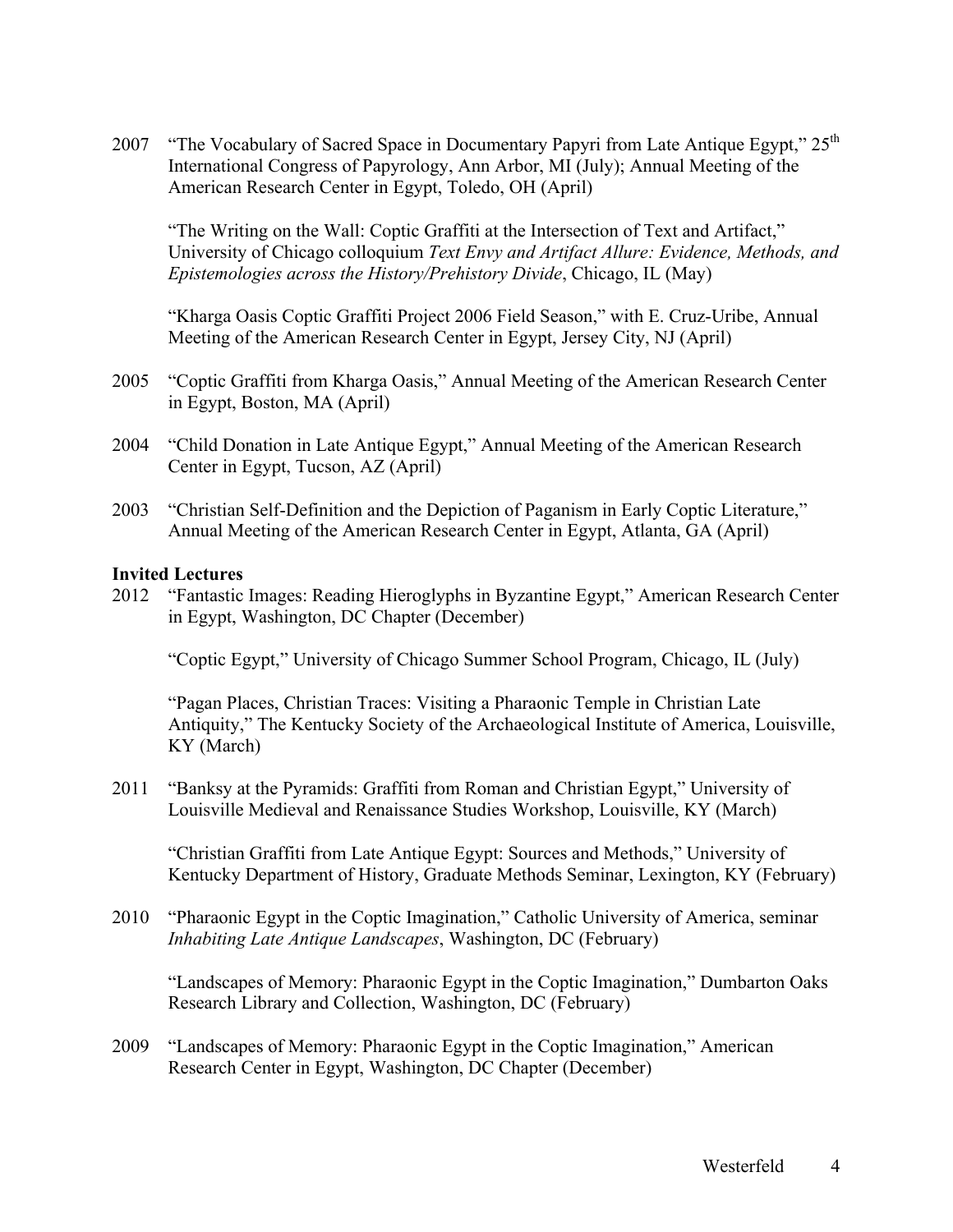"(Re)Writing the Pagan Landscape in Late Antique Egypt: From Shenoute to Pseudo-Cyril," University of Chicago Ancient Societies Workshop, Chicago, IL (February)

- 2008 "Christian Graffiti and Sacred Spaces in Late Antique Egypt," South Suburban Archaeological Society, Chicago, IL; American Research Center in Egypt, Chicago Chapter, Chicago, IL
- 2007 "Christian Graffiti and Sacred Spaces in Late Antique Egypt," Chicago Archaeological Society, Chicago, IL
- 2006 "Coptic Graffiti and Early Christian Impressions of the Past," University of Chicago Ancient Societies Workshop, Chicago, IL (April)

#### **Teaching Experience**

- University of Louisville, Department of History (2010-present) History of Civilizations; Honors History of Civilizations; Introduction to Ancient Egypt; Introduction to the Ancient Near East; Egypt after the Pharaohs; Egypt in the Western Imagination (undergraduate/graduate seminar); Cleopatra: History and Myth (undergraduate/graduate seminar); Women in the Ancient World; Mediterranean World in Late Antiquity; Landscape and Memory in Late Antiquity (graduate seminar)
- University of Chicago, Department of Near Eastern Languages and Civilizations (2003-2009) Instructor of record: Departmental B.A. Seminar; Introduction to Sahidic Coptic; Coptic Texts 1 and 2; Roman and Late Antique Egypt: Texts and Contexts; Continuity and Innovation in Late Antique Egypt: Art, Architecture, and Material Culture Teaching assistant: Introduction to Middle Egyptian Hieroglyphs; Introduction to Egyptian Religion and Magic
- Oriental Institute Museum/University of Chicago Graham School of General Studies (2003) Literature and Culture of Coptic Egypt
- Coptic Orthodox Church of Saint Mark and Saint Bishoy (2002) Introduction to Bohairic Coptic

#### **Fieldwork and Related Professional Experience**

| 2008-2009 | Research Affiliate, "Chrétiens d'égypte dans le désert occidental," Institut<br>Français d'Archéologie Orientale, Cairo |
|-----------|-------------------------------------------------------------------------------------------------------------------------|
| 2008      | 2 <sup>nd</sup> International Summer School in Coptic Papyrology, Universität Leipzig                                   |
| 2004-2008 | Epigrapher/Coptic Specialist, Kharga Oasis Coptic Graffiti Project                                                      |
| 2006      | American Society of Papyrologists Summer Institute in Papyrology, Columbia                                              |
| 2005-2006 | Epigrapher/Coptic Specialist, Abydos Survey for Paleolithic Sites                                                       |
|           |                                                                                                                         |